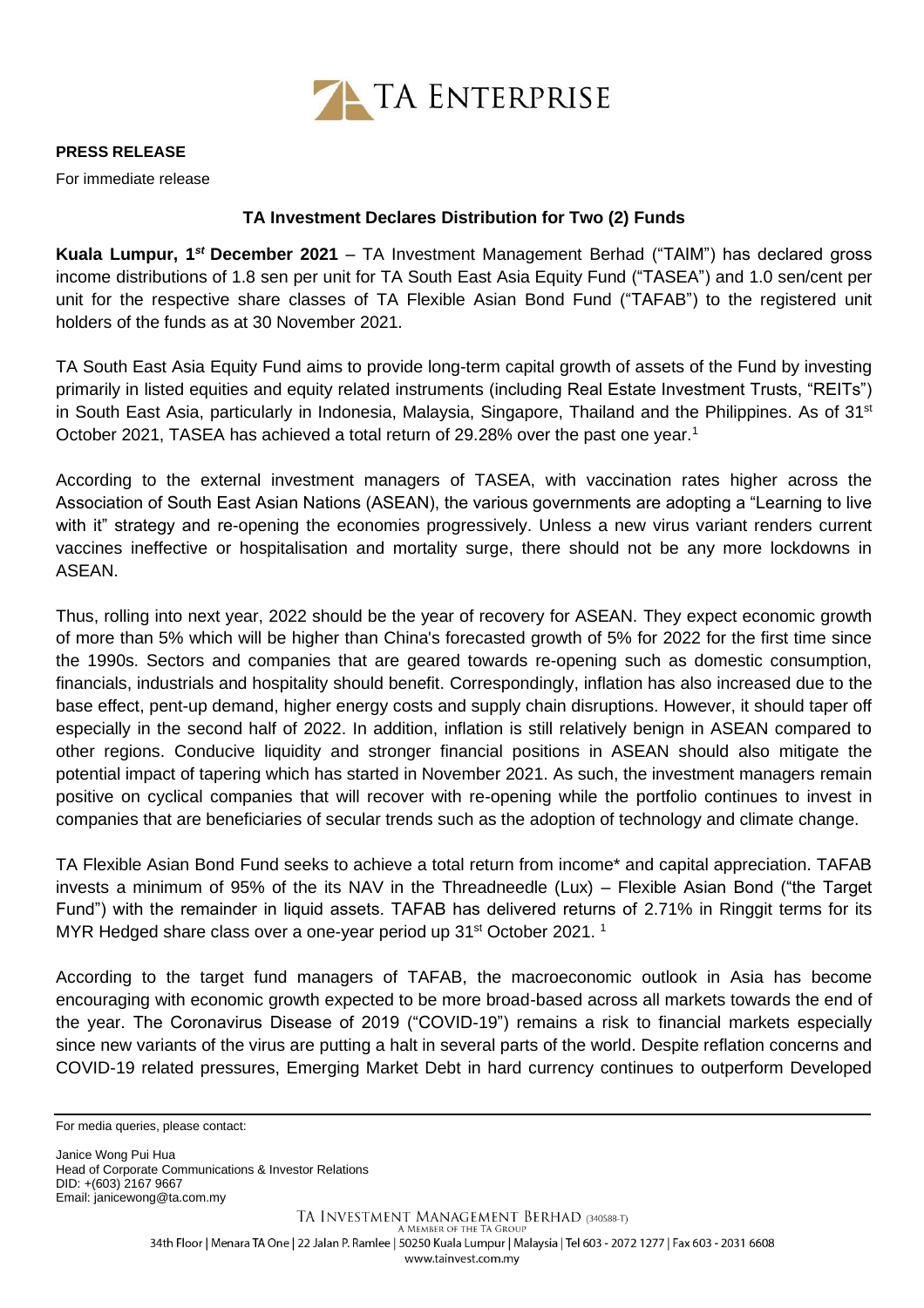

Market Investment Grade bonds propped up by the higher carry, continued economic growth and high commodity prices. Following China's regulatory actions, bonds issued by Chinese real estate and state owned-enterprises underperformed the broad market. Given that the measures introduced by Chinese authorities are aimed at reducing systematic risks and deleveraging of the corporate sector, they should result in improved credit metrics and more corporate transparency in the medium-term.

For most of 2021, the demand for Asian credit has been driven by positive flows into emerging market bond funds and Asia funds. However, technicals have weakened over the last quarter, largely due to the volatility in Chinese credit markets prompted heightened regulatory scrutiny of consumer internet companies. That said, the deterioration in technicals has been somewhat cushioned by the moderation in supply. The macroeconomic outlook remains positive, with exports and investments remaining strong and driven by global economic recovery and improving domestic consumption. Overall, they expect the demand for Asian corporate paper to be supported by the ongoing global hunt for yield.

*(Source: TA Investment Management Berhad, Lion Global Investors Limited and Columbia Threadneedle Investments, as of 30 November 2021)*

*<sup>1</sup> Lipper for Investment Management as of 31st October 2021 \*The regular income could be in the form of units or cash.*

**– END –**

For media queries, please contact:

Janice Wong Pui Hua Head of Corporate Communications & Investor Relations DID: +(603) 2167 9667 Email[: janicewong@ta.com.my](mailto:janicewong@ta.com.my)